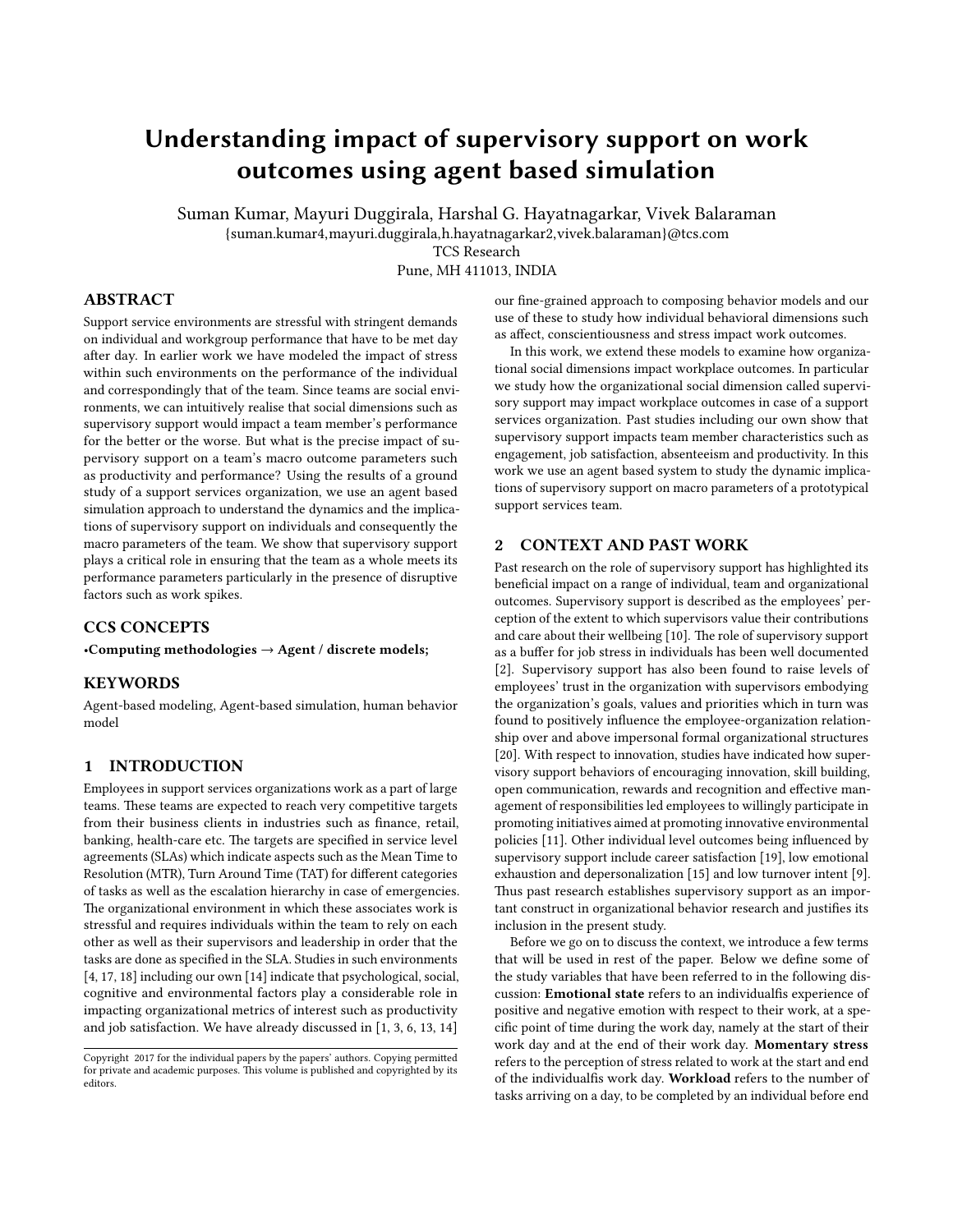Conference'17, July 2017, Washington, DC, USA S. Kumar et. al.

<span id="page-1-0"></span>

#### (a) Without supervisory support (b) With supervisory support

#### Figure 1: Affective stress dynamics model

<span id="page-1-1"></span>

| Relation                    | Model                                            | Description                                       | Source            |
|-----------------------------|--------------------------------------------------|---------------------------------------------------|-------------------|
| Affect $\leftarrow$ Work-   | Affect= $0.106*(workload) + 0.14$                | Perception of workload has a positive impact      | $\lceil 8 \rceil$ |
| load                        |                                                  | on negative affect                                |                   |
| $Stress \leftarrow Afteret$ | Stress= $0.093*(Afteret) + 0.547$                | Without interaction of moderating supervisory     | Field Study       |
|                             |                                                  | support                                           |                   |
| Stress $\leftarrow$ Affect  | Stress= $0.023*(Afteret) + 0.547$                | With interaction of moderating supervisory        | Field Study       |
| *Supervisory Sup-           |                                                  | support                                           |                   |
| port                        |                                                  |                                                   |                   |
| Productivity $\leftarrow$   | Productivity = $M * BaseProductivity$            | Stress has an impact on decision making and       | [12, 16]          |
| <b>Stress</b>               | If (Stress $\leq$ 0.1) then $M = 0.5$            | hence influences productivity. This follows the   |                   |
|                             | If (Stress > 0.1 and $\geq$ 0.25) then M = 1.0   | inverted-U model which suggests that an opti-     |                   |
|                             | If (Stress > 0.25 and $\geq$ 0.75) then M = 1.25 | mal amount of stress is required for best perfor- |                   |
|                             | If (Stress > 0.75 and $\geq$ 0.9) then M = 1.0   | mance, very low and very high stress degrades     |                   |
|                             | If (Stress $> 0.9$ ) then $M = 0.5$              | performance.                                      |                   |
|                             |                                                  |                                                   |                   |
| P(Absenteeism)              | If (stress $> 0.9$ ) then NORMAL_DIST(0.1, 0.1)  | High stress $(> 0.9)$ was correlated with high    | Field Study       |
| $\leftarrow$ Stress         |                                                  | absenteeism                                       |                   |

#### Table 1: Behaviour relations

of the day. Affect is the extent to which the associate experiences positive or negative mood during the course of the work day. In this study, we are focusing only on the negative affect. Workload spike refers to a 1.75 times increase in workload on a particular day (exceptional day). Backlog refers to the number of pending tasks for an individual at an instance of time. Bench strength refers to individuals in the workforce that are used only during crisis situations like: heavy workload arrival or large number of unplanned absentees on a day, etc. Supervisory support refers to perception of employees regarding the degree to which the supervisors value their contributions and care about their well-being [\[10\]](#page-4-8). This is expressed as a percentage of the total available workforce. Turn-around time (TAT) is the time taken by the simulated team to complete a newly arrived task. Absenteeism refers to the number of unplanned leaves taken by an individual participating in the study. Productivity was measured via self-reports, i.e. using a survey where the individual rated themselves in terms of whether they had achieved their daily goals and targets, and whether they had achieved all that they had planned to do. Objective productivity metrics were also collected for the participating individuals, from the support services organization in terms of their performance ratings, quality and productivity.

A large support services organization had been facing issues with its employees of unscheduled leave or absenteeism as well as decreases in team productivity. The organizational structure had one supervisor leading a team of several hundred associates. The supervisor was responsible not only for ensuring that SLAs were met on daily basis, but also were required to frequently monitor individual learning and performance particularly for newcomers to the team. It was also the supervisorfis role to maintain team morale on days when there was a heavy spike or accumulated workload due to absentees among the team, seasonality or other factors.

We had carried out an exploratory study in the account teams identified by the support services organization to examine the impact of static (trait) as well as dynamic (state) behavioral factors on the outcomes of interest, i.e. absenteeism and productivity. Elements of our study findings pertaining to individual traits and states such as conscientiousness, affect and stress, have been reported in [\[1,](#page-4-4) [3,](#page-4-5) [6,](#page-4-6) [13,](#page-4-7) [14\]](#page-4-3) where we have also discussed the dynamics or implications of those findings.

In the field study, we also observed that, associates who perceived lower supervisory and coworker support reported lower engagement and job satisfaction ( $p < 0.05$ ). Similarly, higher perceived supervisor support was linked to higher objective ratings, productivity and quality as well as perceived engagement and satisfaction ( $p < 0.05$ ). In parallel, higher coworker support was linked to objective ratings and perceived engagement and job satisfaction.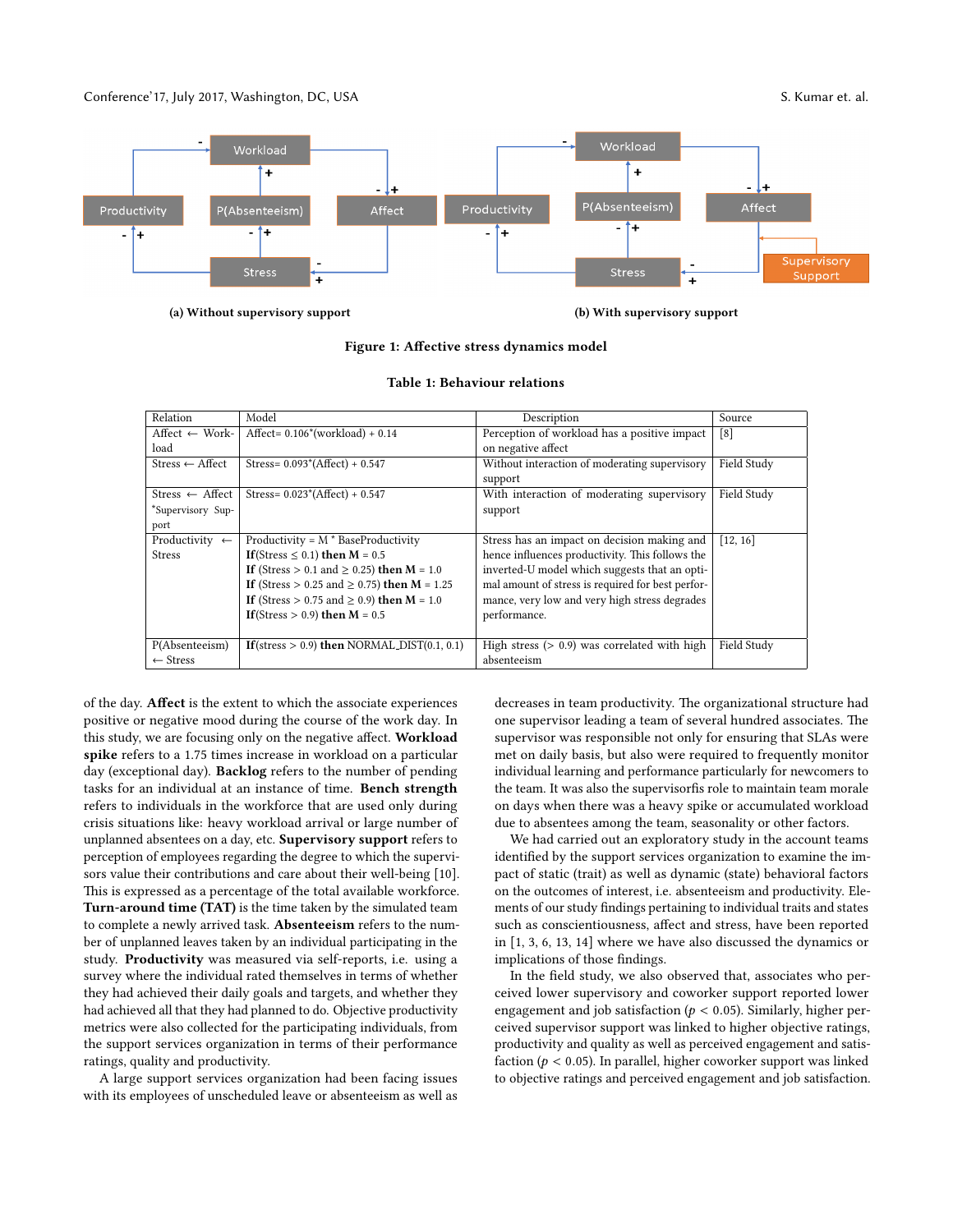<span id="page-2-0"></span>



Figure 2: Process Model

In addition to the above analysis, multiple regression also showed the significant impact of supervisory support on job satisfaction  $(b = 0.27, p < 0.05)$  and stress (b=-0.27,  $p < 0.01$ ). The combined effect of stress and supervisory support on productivity was also significant ( $b = -0.21, p < 0.01$ ) indicating an indirect effect of supervisory support on productivity in the presence of stress. In other words, the buffering effects of supervisory support described in past research were also supported by the empirical findings in our field study. This finding also lends support to our model presented in section 3.1 where we include supervisory support as a moderator in the stress→productivity relationship. In our review of the research on supervisory support we have yet to find a study that models the dynamic effects of supervisory support on productivity. This therefore is a key contribution of the present study.

Thus, support from the larger organization, particularly the supervisor emerged as one of the important insights from this study as we found that supervisory support was linked to both objective performance outcomes measured by the HR team as well as perceived outcomes measured in our survey as discussed above. This result from the study was further supported by in depth interviews with the associates, supervisors and senior leadership in both the teams that participated in the study. These demonstrated the close ties that the supervisor had with the rest of the team despite the large spans of control.

Given the importance of supervisor support in terms of providing consistent role modeling, mentorship, counseling and guidance to their reportees, the present study examines the following research questions: "How does supervisory support at an individual level affect dynamics at the team level, in its presence and absence?" The next section presents the model, experiments, and results obtained.

#### 3 MODEL, EXPERIMENT, RESULTS AND **DISCUSSION**

These insights on dimensions of behavior and potential for impact on outcomes, led naturally to the need to understand the dynamic implications of these findings. We have been using a grounded fine grained agent based simulation approach to explore these implications and which have been reported in [\[1,](#page-4-4) [3,](#page-4-5) [6,](#page-4-6) [13,](#page-4-7) [14\]](#page-4-3). We compose a simulation as a directed graph of relations that tie together behavior variables with outcome variables of interest and where each relation comes either from past literature or from our own study. We have used this approach to both explore different models for the same situation but different variables of interest or explore the use of the same model in different situations. In the current work, we extend the basic stress model reported in [\[13,](#page-4-7) [14\]](#page-4-3) to factor in the impact of supervisory support.

#### 3.1 Simulation Model

Fig. [1a](#page-1-0) depicts the basic stress dynamics model used for the sim-ulation and which has also been discussed in [\[13,](#page-4-7) [14\]](#page-4-3). This model ignores the role of Supervisory Support. In Fig. [1b](#page-1-0) we factor in supervisory support which been added in the role of a moderator variable.

Details of the model are described in table [1.](#page-1-1) Fig. [2](#page-2-0) describes the overall simulation process. In this work, we do not use demand management strategy.

As with every agent model we need to make some assumptions: We assume that agents have uniform skills and competency level to complete the given tasks and does not have a fixed deadline to adhere. Tasks also have equal difficulty levels and workload only corresponds to the number of extra tasks getting assigned to an agent. The overall performance of the team is monitored via average TAT and backlog accumulated over the period of time.

#### 3.2 Experiment

For conducting the simulated experiments for our process model, we have chosen the GIS and Agent-based Modelling Architecture (GAMA) [\[5\]](#page-4-18). The model uses the specification language GAML to describe the environment, process and behavior of agents. We simulated the experiment using a team of 50 agents.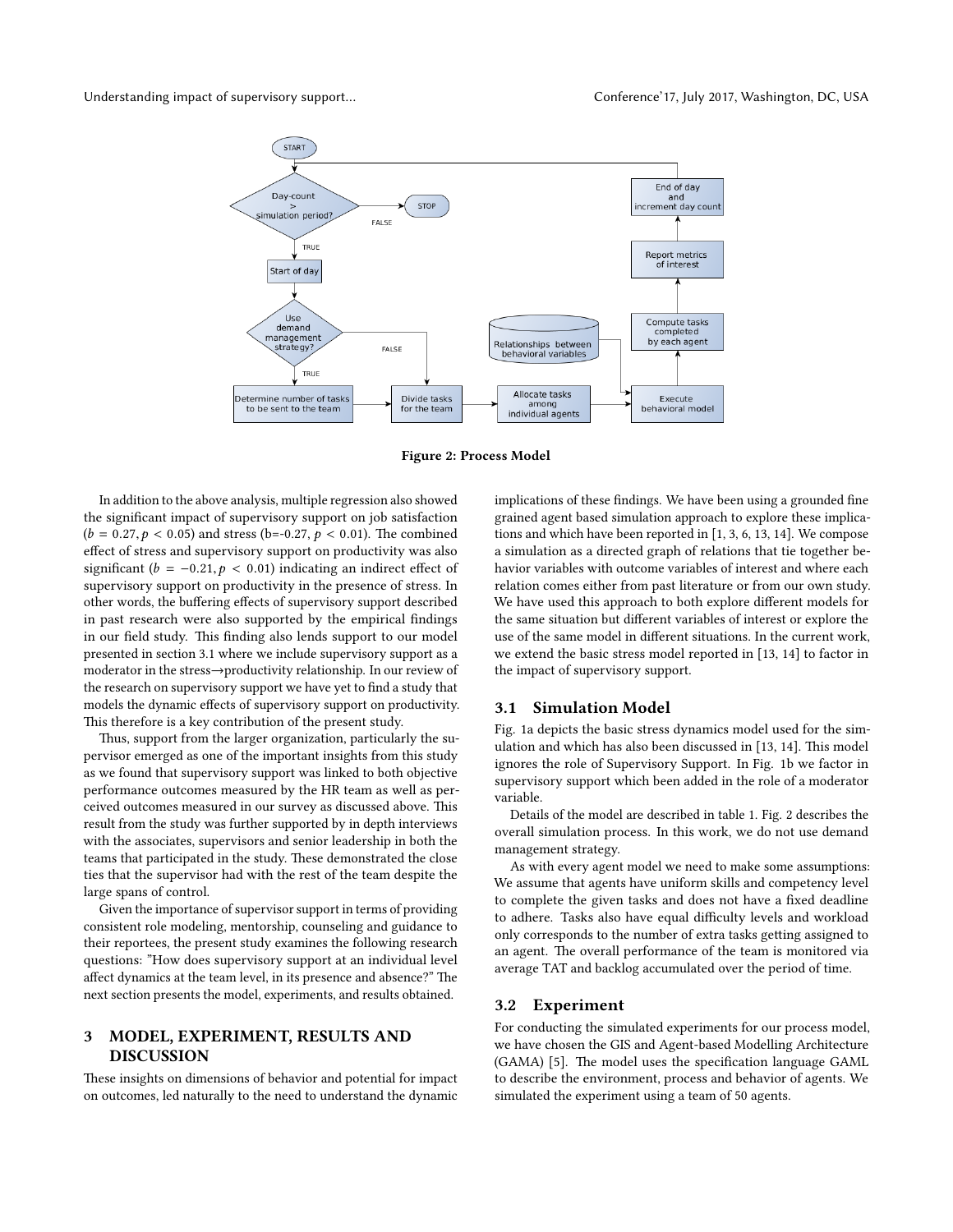<span id="page-3-0"></span>

Figure 3: Average Turn-around Time v/s Bench Strength.

<span id="page-3-1"></span>

Figure 4: Average Backlog v/s Bench Strength.

The tasks are assigned on daily basis with a mean of 1000 tasks per day and std. deviation of 10%. We monitor the running simulation for 1200 cycles which are equivalent of 120 simulation-days. Average tasks received per day are 1000, with variation of 10%. A spike in workload implies 2000 tasks.

Each simulation of is executed 10 times for every combination and the mean is reported as the final parameter value. During these runs, we collected data for variables such as average turn-around time, average backlog, and average stress. These data are visualized in following charts.

#### 3.3 Results and Discussion

In this section, we discuss impact of supervisory support on average TAT, backlog, and stress in presence and absence of workload spike. In addition, these scenarios are simulated against bench strengths of 0% and 6%.

Fig. [3](#page-3-0) informs us of the importance of supervisory support. The chart shows us effect of spike on average TAT for different bench strengths, in presence and absence of supervisory support.

First, we will discuss case without supervisory support. If the team has the 0% bench strength, then without spike average TAT was 16 days, which jumps to 65 days in presence of spike. With bench strength of 6%, the average TAT falls from 16 days to 8 days without spike, and from 65 days to 55 days in handling a spike, which is a small 10% reduction.

With supervisory support, the team with 0% bench strength can turn a task around in 5 days in absence of spike, which is approximately a third of earlier 16 days, and same for bench strength of 6%, which is 33% reduction. However, interestingly, the team also mitigates spike in the workload in the same envelope of 5 days, a reduction from 65 days and from 55 days respectively.

Thus, we see that teams with high supervisory support can deal even with work spikes without significant impact on TAT, while a team that lacks supervisory support shows both higher average TAT without a spike as well as a significant jump when there is a spike. This is macro-level effect, and it can be attributed to a slower rise in the stress at an individual level, when supervisory support is available.

Similarly, we see in Fig. [4](#page-3-1) that the average team backlog increases without supervisory support in absence of workload spike, and increases substantially further in presence of such a spike. Please